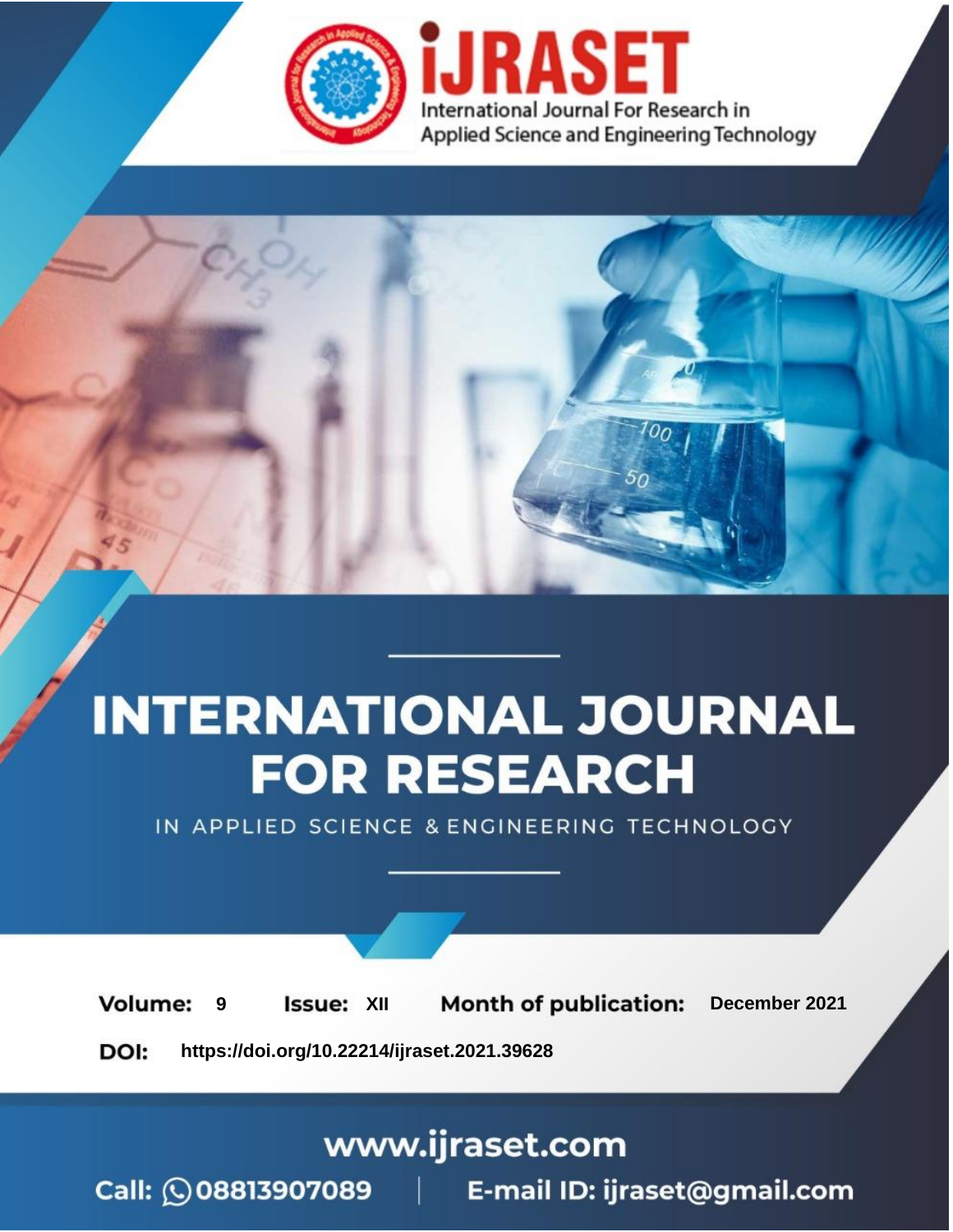

### **Human Activity Pattern Prediction System for Smart Home Appliances**

B. V. V. S Sairam<sup>1</sup>, Nagubadi Sasi Kumar<sup>2</sup>, Sanjib Gosh<sup>3</sup> *SRM Institute of Science and Technology*

*Abstract: This paper proposes a model (HAPP) for learning and finding human action designs for Smart home applications based on huge amounts of data from smart homes. The proposed methodology quantifies and breaks down vitality use variations initiated by renters' behaviour using visit design mining, group research, and expectation. The HAPP System addresses the legal obligation to deconstruct energy consumption patterns at the machine level, which is directly linked to the actions of human. In the quantum/information cut of 24th, the information from shrewd meter is recursively mined, and the results are stored up throughout progressive mining works out. The HAPP System specifies the conditions for analysing the project that we use Keywords: Smart home, Data Mining, classifications, Human activity recognition*

#### **I. INTRODUCTION**

Cities all over the world are extensively investing in digital these days for easier everyday life, and Individuals are also interested in investing in digital transformation to help people live in a healthy environment. People currently have smart gadgets in their homes that generate a large amount of data from smart metres that may be analysed to support smart services. People's habits are recognised as daily routines, and it is through these routines that we may learn about people's struggles with self-care in our fastpaced society. This study addresses the need to examine power consumption trends at the appliance level, which is linked directly to the human actions. By analysing their daily behaviours in their day-to-day lives, we can understand how the other individual lives. We can learn about energy usage by using smart home gadgets, and it may also assist detect potential health issues. This research analyses data obtained from several residences in the 2017 year with various smart home gadgets to evaluate this process. We used common mining patterns to split the data in this project to make it easier to work with. Our objective is to find patterns in these activities so that a health-care app can monitor unexpected changes in patients' behaviour. The major mechanism used in this investigation is clustering. A clustering technique is used to calculate appliance utilisation time by hour of day, weekday, month, or year. The act of establishing classes or groups in which individuals must have some degree of resemblance with one another but not with members of other clusters is known as clustering analysis. In the future, we plan to improve the model and implement big data mining, which will let health apps do things like send notifications to patients about their health.

#### **II. RELATED WORK**

The Shailendra Singh [1] model uses the pattern growth approach and mines for a 24-hour period, i.e., the most common patterns are extracted. in a progressive way from data consisting of appliance usage tuples over the course of 24 hours. The details and results of testing the recommended procedure using an actual smart metre dataset are presented in this paper.

Andrea Zemp [2] proposed a data analysis method for detecting energy use anomalies linked to residents' erratic behaviour. During regular activity days, they use smart metre and smart plug data trails to recognise everyday appliance usage, and then learn the unique time segment group of each appliance's energy consumption. They focus on recognising behavioural abnormalities across a succession of energy source data points rather than identifying individual odd instances. The authors utilise hierarchical probabilistic model-based group anomaly detection to explain anomalous behaviour and hence detect likely behavioural abnormalities.

Z Chen and colleagues [3] present a robust HAR system based on coordinate transformation, PCA (CT-Principal Component Analysis), and online SVM. To limit the effect of orientation fluctuations, the CT-PCA technique is applied. Their OSVM is selfcontained and only utilises a small amount of data from an unknown location. Sun et al. [4] suggest a HAR technique using smartphone accelerometer data to alter location and rotation. They employ the magnitude of their acceleration as the fourth data dimension. In the model, they also use generic SVM and location-specific SVM. Shammim Hossain's [5] system is designed in such a way that it has high recognition accuracy, minimal modelling costs, and is scalable. The system accepts video and audio as inputs, both of which are collected in a multisensory environment. During feature extraction and modelling, speech and video data are handled separately; these two input modalities are integrated at the score level, where the scores are derived from models of distinct patient states. For the experiments, 100 participants were enlisted to represent the normal, pain, and tense states of a patient.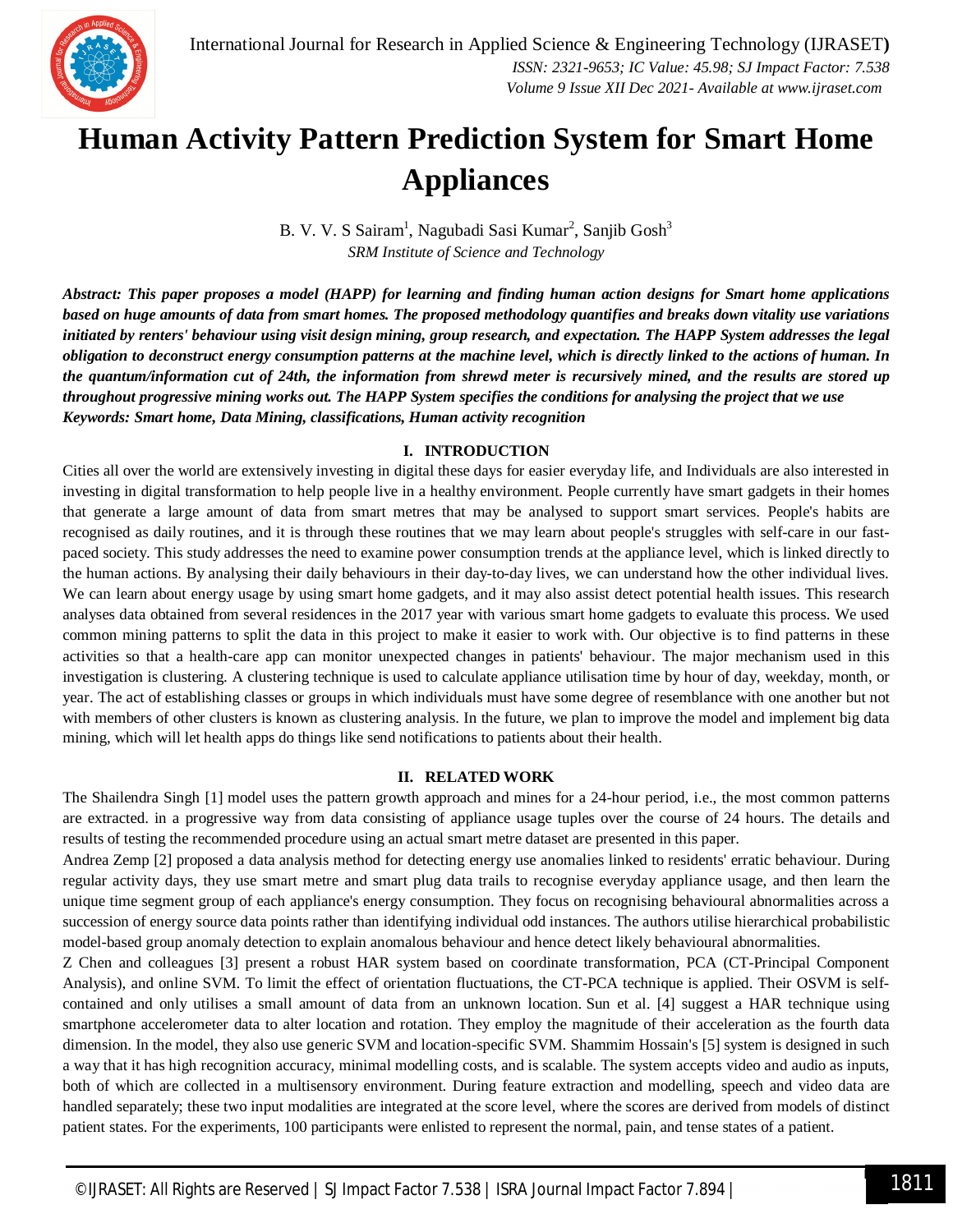

International Journal for Research in Applied Science & Engineering Technology (IJRASET**)**

 *ISSN: 2321-9653; IC Value: 45.98; SJ Impact Factor: 7.538 Volume 9 Issue XII Dec 2021- Available at www.ijraset.com*

Manzi [6] to detect human skeletal features, utilised RGB-D sensors, the K-means method to pick postures, and Sequential Minimal Optimization to optimise training data. The purpose of this design was to discover and demonstrate that a limited number of basic postures are sufficient to characterise and recognise human activity.

AlbuSlava [7] 2016 and Majed Latah 2017 provide a new technique for forecasting consumer behaviour and human activities using just geographical and contextual data. They extracted spatial information for emotion and action categorization using the Convolutional Neural Network (CNN) and CNNs with 3D capabilities. Other researchers have discovered that motion and speed are better methods to describe human movement.

Faria et al. [8] utilised a dynamic Bayesian mixture model to predict human activity based on bone characteristics. This model aims to combine distinct classifier probabilities into a single form by adding weights to counterbalance the probabilities as posterior probabilities.

Anjum et al. [9] track measurable physical activities such as walking, running, climbing, cycling, and driving with smartphone sensors. To calculate accuracy, they compare Naive Bayes, Decision Tree, KNN (K Nearest Neighbours), and SVM. They have a true positive rate of over 95% and a false positive rate of less than 1.5 percent.

#### **III. METHODOLOGY**

#### *A. Data Preparation*

The proposed research takes use of a hypothetical dataset. For 48 hours, the prototype of the appliances used in the house is checked continually. The data is then converted to a CSV file. The dataset contains columns for Date, Starting Time, Ending Time, and the 12 prototype appliances. A one-hour recording of the dataset is represented by each row. The goal is to discover a pattern of of human activity in the data acquired by smart metres. Using an electric cooker, mixer, washing machine, air conditioner, computer, and charging mobile and laptop devices are all part of the daily routine.

#### Ready to mine source data

| Date       | ST    | ЕT    | <b>Active Appliances</b>                          |
|------------|-------|-------|---------------------------------------------------|
| 2013-08-01 | 07:00 | 07:30 | '23412'                                           |
| 2013-08-01 | 07:30 | 08:00 | '3 4 12'                                          |
| 2013-08-01 | 08:00 | 08:30 | '2412'                                            |
| 2013-08-01 | 08:30 | 09:00 | '412'                                             |
|            |       |       | $ST = Start Time, ET = End Time, 2 = Laptop$      |
|            |       |       | $3$ = Monitor, 4 = Speakers, 12 = Washing Machine |

#### **B.** *Extracting Frequent Patterns of Human Activities*

The goal is to derive human activity patterns from smart metre data, as previously mentioned. Activities such as watching television, cooking, using the computer, making meals, and washing dishes and clothes are all part of a typical schedule. Our objective is to find examples of these activities so that we may create a medical services app that can detect unexpected changes in patients' behaviour and deliver timely notifications to human caregivers. While pursuing such a strategy, all computers that are dynamically enrolled during the 30-minute time frame are included into the source database for visit design data mining. Which proposes a depth-first, divide-and-conquer strategy to pattern growth or FP-growth.

#### *C. Clustering Analysis: k-means*

Finding equipment to time correlations is critical for health apps that track patients on a regular basis. Right now,bunching examination instrument is utilized to find apparatus use time regarding our of daytime of dayweekday, week o r potentially month of the year. Apparatus totime affiliations are fundamental data in the shrewdmeter time arrangement informatio n which incorporate adequately closetimestamps, when applicable machine has been recorded as dynamic or operational. Utilizing this information, we can gather a class or bunchof apparatuses that are in activity

explained variance. The "elbow" is indicated by the red circle. The number of clusters chosen should therefore be 4.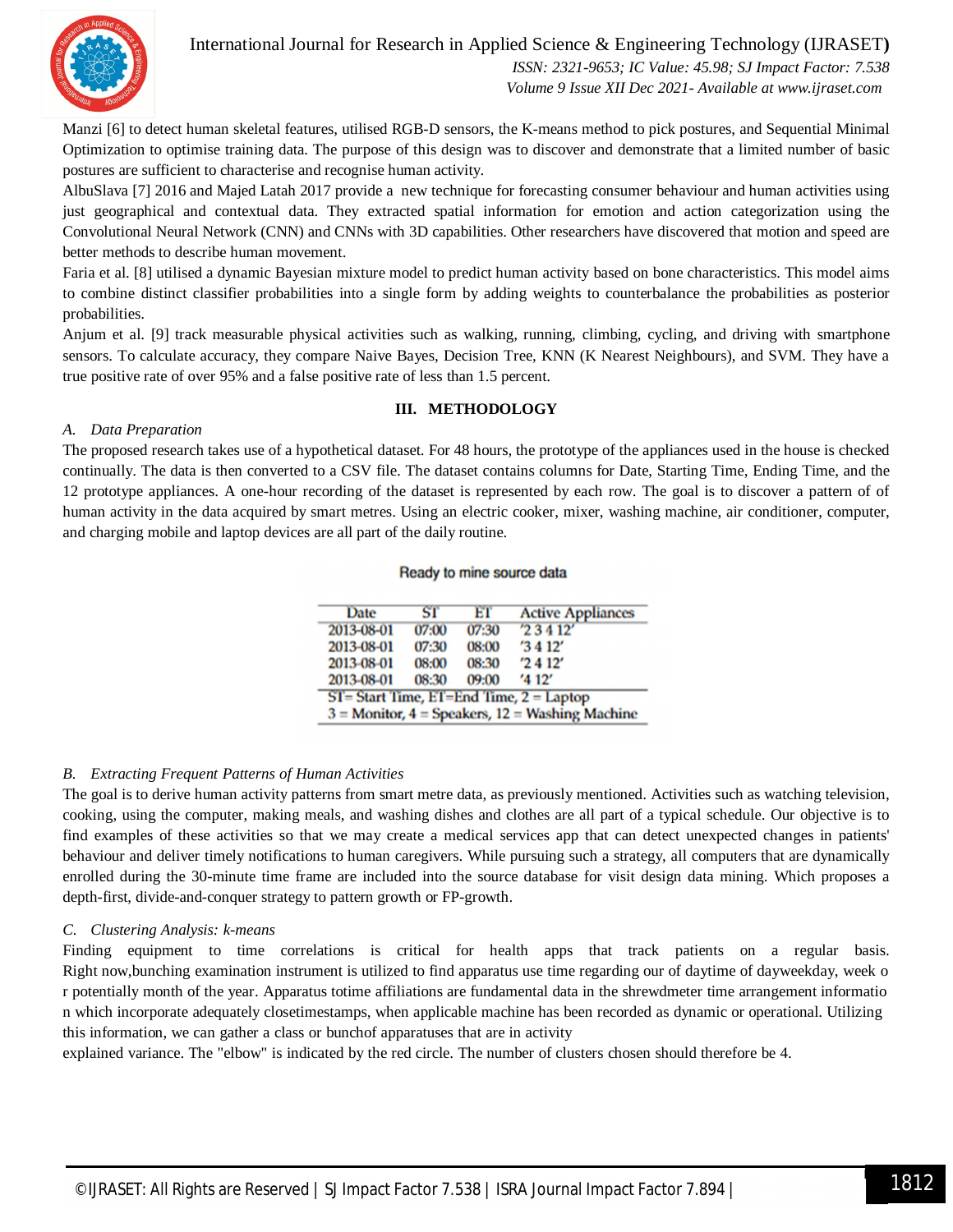

International Journal for Research in Applied Science & Engineering Technology (IJRASET**)**  *ISSN: 2321-9653; IC Value: 45.98; SJ Impact Factor: 7.538 Volume 9 Issue XII Dec 2021- Available at www.ijraset.com*



#### *D. Random Forest*

Random forest is an ensemble learning-based supervised machine learning technique. Ensemble learning is a type of learning in which several algorithms or similar algorithms are combined to create a more powerful prediction model. The random forest technique combines many comparable approaches, such as numerous decision trees, to form a forest of trees, thus the name "Random Forest." The random forest approach may be applied to both regression and classification problems.

#### **IV. ARCHITECTURE DIAGRAM**

In the diagram we started with the original dataset in the system architecture then cleaned and pre-processed the data before doing feature extraction. The extracted data was divided into training and testing datasets. We use the k-means, bnn, decision tree to balance the training dataset, which comprises of majority and minority cases. To acquire more accurate findings, we use the random forest technique.

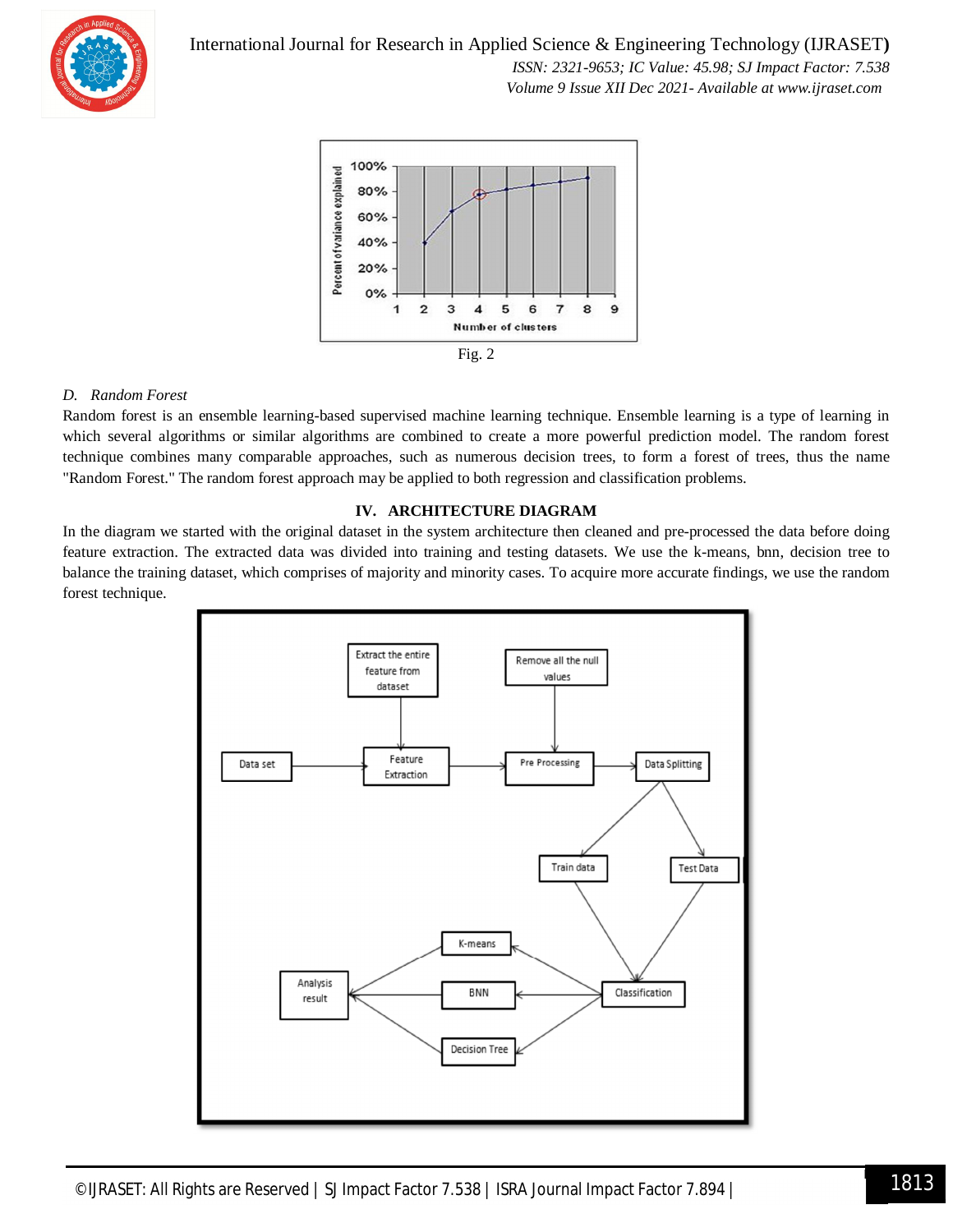

International Journal for Research in Applied Science & Engineering Technology (IJRASET**)**

 *ISSN: 2321-9653; IC Value: 45.98; SJ Impact Factor: 7.538 Volume 9 Issue XII Dec 2021- Available at www.ijraset.com*

#### **V. IMPLEMENTATION**

Anaconda Navigator is a desktop graphical user interface (GUI) that comes with the Anaconda® distribution and allows you to execute programmes and manage conda packages, environments, and channels without using command-line commands. To discover packages, utilise Navigator on Anaconda.org or a local Anaconda Repository. Windows, Mac OS X, and Linux are all supported operating systems. Many scientific applications rely on certain versions of other programmes to function properly. Data scientists typically utilise many versions of the same programme, each with a different set of parameters. Conda is a command-line programme that combines a package management with an environment manager. This enables data scientists to ensure that each version of a package has all of the dependencies it need and works properly.

Navigator is a point-and-click package and environment management tool that removes the need to type conda instructions in a terminal window. It enables you to find the packages you want, install them in an environment, run them, and update them all from inside navigator.

Navigator comes with the following programmes pre-installed:

• Spyder • PyCharm • VS Code • Glueviz • Orange 3 App • RStudio • Anaconda Prompt (Windows only) • Anaconda PowerShell (Windows only)

#### **VI. RESULTS**

We can get the outcome of a given data set using K Mean, and the data set will be turned into a graph sheet or a bar graph. This will make it easier for health apps to take quick actions like issuing alerts to patients or caregivers. We also intend to create a health ontology model that can automatically map found appliances to possible actions.



#### **VII. CONCLUSION**

To measure and evaluate energy use variations caused by occupant activity, the proposed approach employs frequent pattern mining, cluster analysis, and prediction. The HAPP system is designed to investigate energy consumption patterns at the appliance level that are connected to human activities. We use the FPgrowth method to track patterns and Kmeans clustering and decision trees to forecast them. We intend to improve the model and implement distributed learning of large data mining from several residences in near real-time.

#### **REFERENCES**

- [1] H. Kalantarian, C. Sideris, B. Mortazavi, Dynamic computation offloading for lowpower wearable health monitoring systems, IEEE Transactions on Biomedic al Engineering, 64(3): 621-628, 2017.
- [2] S.H. Ahmed, D. Kim, Named data networking based smart home, Ict Express, 2(3): 130–134, 2016.
- [3] S.S. Rautaray, A. Agrawal, Vision based hand gesture recognition for human computer interaction: asurvey, Artificial Intelligence Review, 43(1): 1-54, 2015.
- [4] F.J. Ord´o~nez, D. Roggen, Deep convolutional and lstm recurrent neural networks for multimodal wearable activity recognition, Sensors, 16(1): 115, 2016.
- [5] D. Cook, KD. Feuz, NC. Krishnan, Transfer learning for activity recognition: Asurvey, Knowledge and Information
- [6] L. Wang, Recognition of human activities using continuous autoencoders with wearable sensors, Sensors, 16(2): 189, 2016.
- [7] Y. Bengio, Deep learning of representations: Looking forward, in International Conference on Statistical Language and Speech Processing, 1-37, 2013.